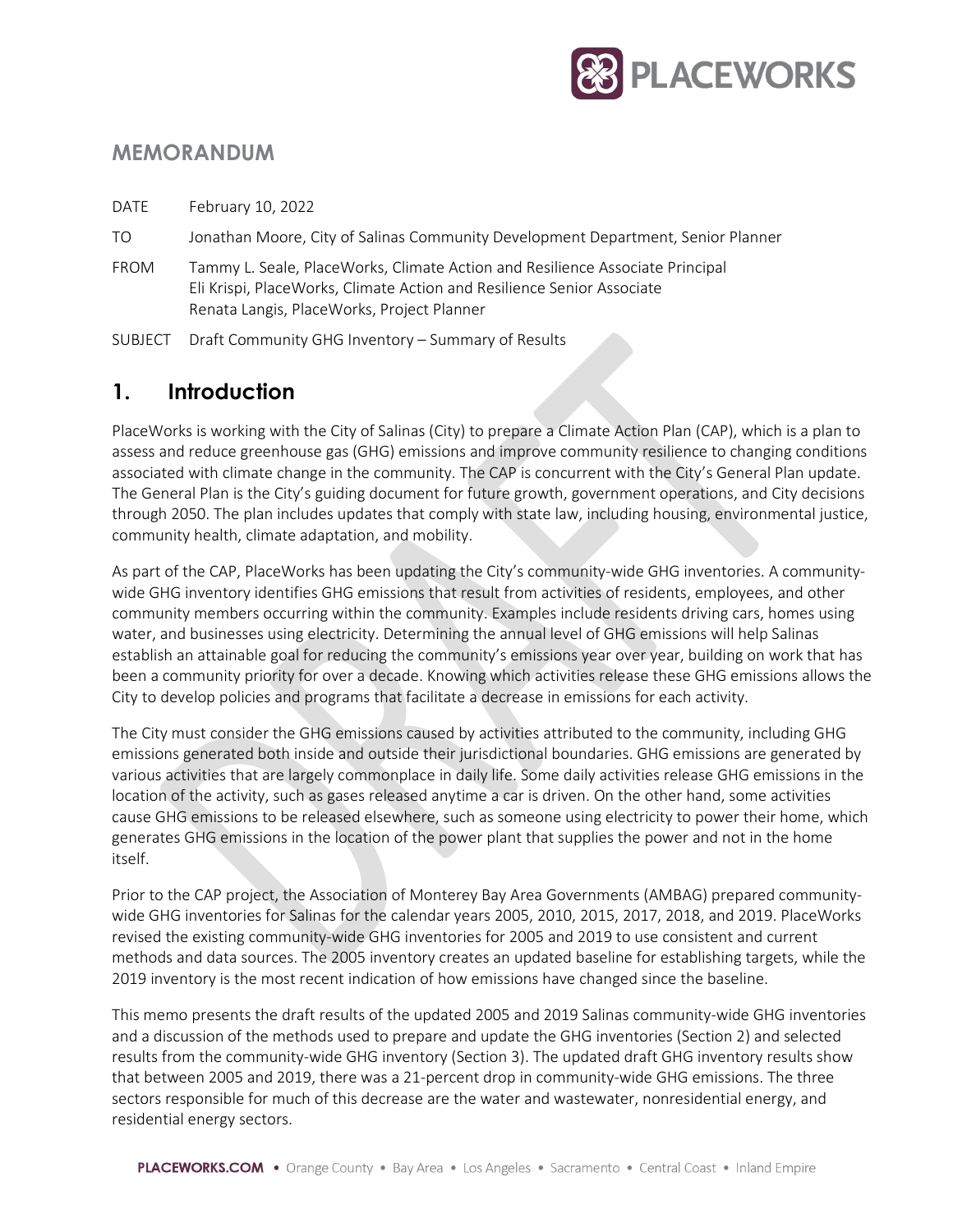# **2. Methods**

A series of guidance documents, called protocols, provide recommendations on how to adequately assess GHG emissions. The project team updated GHG inventories consistent with the guidance in widely adopted, standard protocol documents. These protocols provide guidance on what activities will be evaluated in the GHG inventories and how emissions from those activities will be measured. Using standard methods also allows for an easy comparison of GHG emission levels across multiple years and communities.

- The community-wide GHG inventory uses the United States Community Protocol for Accounting and Reporting of Greenhouse Gas Emissions (U.S. Community Protocol), which was first developed in 2012 and updated most recently in 2019. The California Governor's Office of Planning and Research encourages cities and counties in California to follow the U.S. Community Protocol for community-wide GHG emissions.
- The Global Protocol for Community-Scale Greenhouse Gas Inventories (Global Protocol) was first developed in 2014 and is intended for use in preparing international community-scale GHG inventories. It is largely consistent with the U.S. Community Protocol, although it contains additional guidance and resources to support a wider range of activities that may be found in other countries. The project team has used the Global Protocol to assess GHG emissions from sources that are not covered in the U.S. Community Protocol.

GHG inventories are estimates of GHG emissions based on these standard methods and verified datasets. While they are not direct measurements of GHG emissions, the use of the standard methods identified in the protocol, in combination with accurate data from appropriate sources, allows GHG inventories to provide reliable estimates of local emission levels.

## UNITS OF MEASUREMENT

GHG inventories assess emissions in a unit called carbon dioxide equivalent (CO<sub>2</sub>e), which is a combined unit of all GHGs analyzed in the inventory. As different GHGs have different effects on the processes that drive climate change,  $CO_2e$  is a weighted unit that reflects the relative potency of the different GHGs. These inventories report amounts of GHGs in metric tons of  $CO_2e$  (MTCO<sub>2</sub>e), equal to 1,000 kilograms or approximately 2,205 pounds.

### EMISSION FACTORS

The project team calculated most of the GHG emissions using data on GHG-generating activities in combination with emission factors. An emissions factor describes how many MTCO<sub>2</sub>e are released per unit of an activity. For instance, an emissions factor for electricity describes the MTCO<sub>2</sub>e produced per kilowatt-hour (kWh) of electricity used, or an emission factor for on-road transportation describes the MTCO<sub>2</sub>e produced per mile of driving.

Table 1 shows the emissions factors for 2005 and 2019. Some sectors, including agriculture and off-road emissions, are calculated using formulas or models and do not have specific emission factors.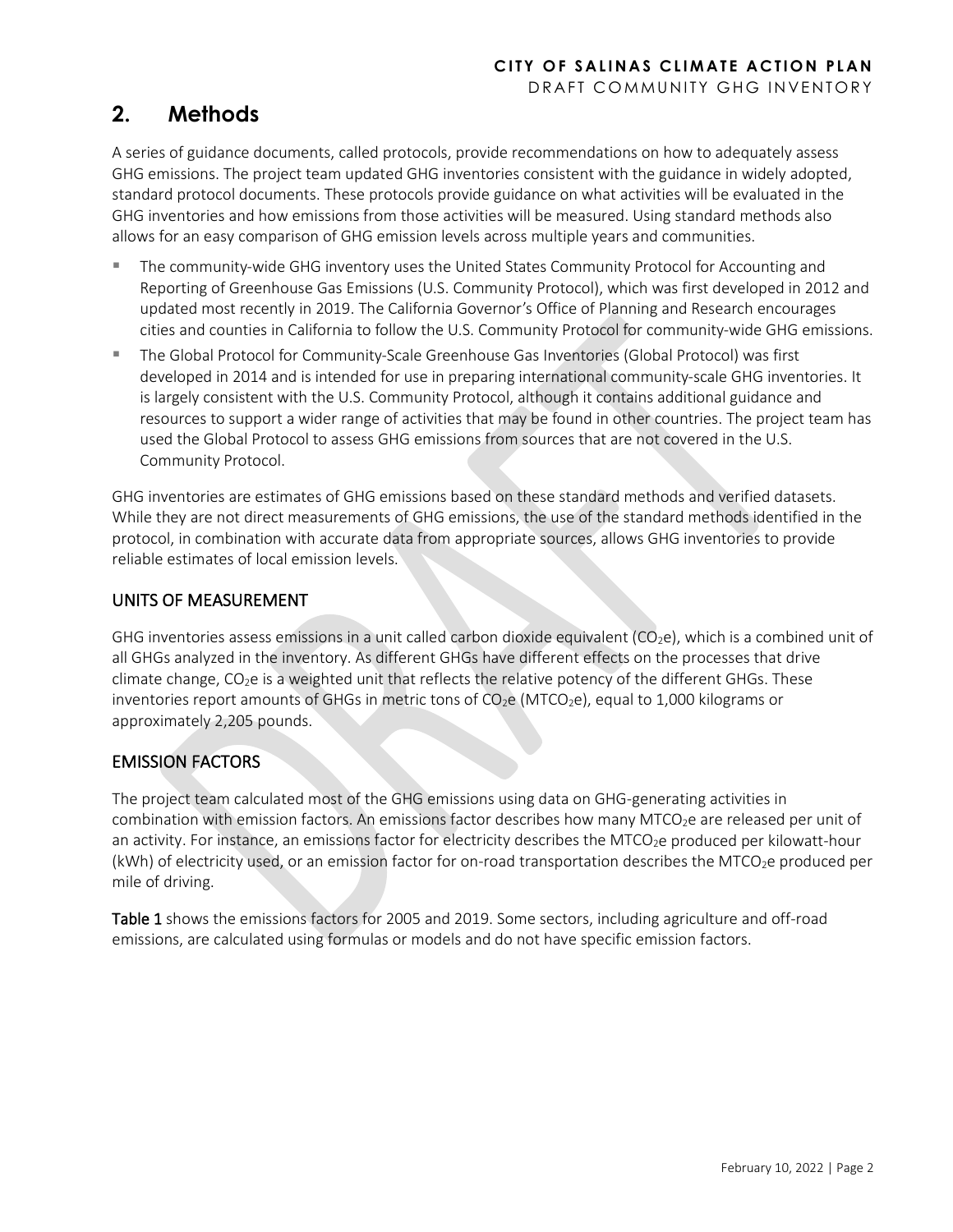DRAFT COMMUNITY GHG INVENTORY

| <b>SECTOR</b>                                                  | <b>UNIT</b>                  | 2005     | 2019     | <b>SOURCE</b>                  |
|----------------------------------------------------------------|------------------------------|----------|----------|--------------------------------|
| PG&E electricity                                               | MTCO <sub>2</sub> e/kWh      | 0.000224 | 0.000002 | PG&F                           |
| 3CE electricity                                                | MTCO <sub>2</sub> e/kWh      |          | 0.000005 | 3CE                            |
| Natural gas                                                    | $MTCO2e/Per$ therm           | 0.005319 | 0.005319 | U.S. Community Protocol        |
| On-road transportation<br>(light- and medium-duty<br>vehicles) | $MTCO2e/Per$ mile            | 0.000419 | 0.000358 | California Air Resources Board |
| On-road transportation<br>(heavy-duty vehicles)                | MTCO <sub>2</sub> e/Per mile | 0.001305 | 0.001204 | California Air Resources Board |
| On-road transportation<br>(total)                              | MTCO <sub>2</sub> e/Per mile | 0.000499 | 0.000428 | California Air Resources Board |
| Solid waste (municipal<br>solid waste)                         | $MTCO2e/Per$ ton             | 0.276044 | 0.286103 | AMBAG                          |

#### Table 1: 2005 and 2019 Emissions Factors

## **3. Community-Wide GHG Inventory**

The community-wide GHG inventory assessed GHG emissions from the following seven categories of activities, known as sectors.

- **Transportation** includes GHG emissions created by driving on-road vehicles, including passenger and freight vehicles.
- Energy includes GHG emissions attributed to the use of electricity and natural gas in residential and nonresidential buildings.
- Solid waste includes the GHG emissions released from trash collected in the City of Salinas.
- Off-road equipment includes GHG emissions from equipment that does not provide on-road transportation, such as tractors for construction or equipment used for landscape maintenance.
- **Agriculture** includes GHG emissions from fertilizer use for crop cultivation.
- **Water and wastewater** accounts for the electricity used to transport every gallon of water or wastewater to residents and businesses, as well as direct emissions resulting from the processing of wastewater material.
- Land use and sequestration includes GHG emissions absorbed and stored in trees and soils on locally controlled lands as part of healthy ecosystems and released into the atmosphere from development of previously undeveloped land.

The proportion of each sector's contribution to annual GHG emissions is largely consistent between the years 2005 and 2019, as shown in Table 2.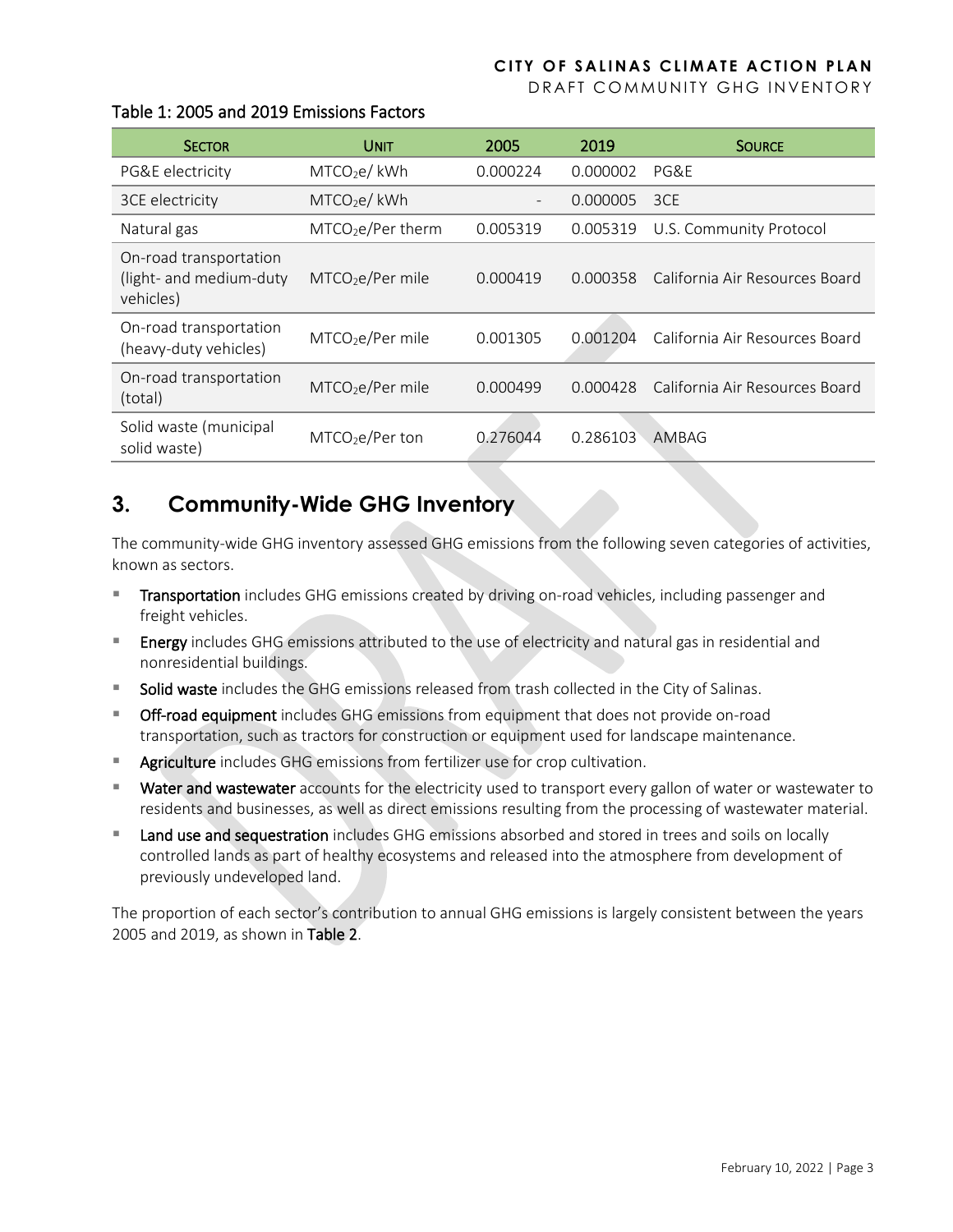DRAFT COMMUNITY GHG INVENTORY

|                                  | <b>2005 PROPORTION</b>   |          |                          | <b>2019 PROPORTION</b> |
|----------------------------------|--------------------------|----------|--------------------------|------------------------|
| <b>SECTOR</b>                    | 2005 MTCO <sub>2</sub> E | OF TOTAL | 2019 MTCO <sub>2</sub> E | OF TOTAL               |
| Transportation                   | 388,430                  | 51%      | 390,550                  | 65%                    |
| Residential energy               | 129,510                  | 17%      | 79,780                   | 13%                    |
| Nonresidential energy            | 181,440                  | 24%      | 64,780                   | 11%                    |
| Solid waste                      | 42,490                   | 6%       | 46,890                   | 8%                     |
| Off-road equipment               | 10,270                   | 1%       | 16,260                   | 3%                     |
| Water and wastewater             | 10,010                   | 1%       | 4,130                    | 1%                     |
| Agriculture                      | 1,650                    | 0.2%     | 1,550                    | 0.3%                   |
| Land use and sequestration       | $-3,880$                 | $-0.5%$  | $-4,040$                 | $-0.7%$                |
| Total Annual MTCO <sub>2</sub> e | 759,920                  | 100%     | 599,900                  | 100%                   |

#### Table 2: Proportions of Annual GHG Emissions by Sector

The transportation sector has remained the largest source of GHG emissions in Salinas, increasing from 51 percent in 2005 to 65 percent of community-wide emissions in 2019. This is not because transportation emissions increased substantially from 2005 to 2019, but rather that emissions declined in most other sectors, causing transportation to make up a larger part of Salinas' overall emissions.

The transportation sector is followed by the residential and nonresidential energy sectors as the second- and third-largest sources of GHG emissions. While non-residential energy was the second-highest emitting sector in 2005, it falls below residential energy as the third highest in 2019. The share of residential energy emissions decreased from 17 percent in 2005 to 13 percent in 2019. The nonresidential energy sector's share of GHG emissions decreased more than any other sector in Salinas, decreasing from 24 percent in 2005 to 11 percent in 2019, a decrease of 13 percent.

Solid waste is the fourth-largest source of GHG emissions in Salinas, increasing from 6 percent of communitywide emissions in 2005 to 8 percent in 2019. Water and wastewater and off-road equipment are the nextlargest sources of GHG emissions in Salinas. Off-road equipment increased from 1 percent of community-wide emissions in 2005 to 3 percent in 2019. Water and wastewater remained constant at approximately 1 percent between 2005 and 2019.

Agriculture is the smallest sources of GHG emissions in Salinas. The share of agricultural emissions remained relatively constant between 2005 and 2019.

Land use and sequestration was a net sink, offsetting some of the community-wide emissions associated with other activities. This sector remained fairly constant between 2005 and 2019.

As shown in Table 3, Salinas' community-wide GHG emissions decreased by approximately 21 percent between the years 2005 and 2019.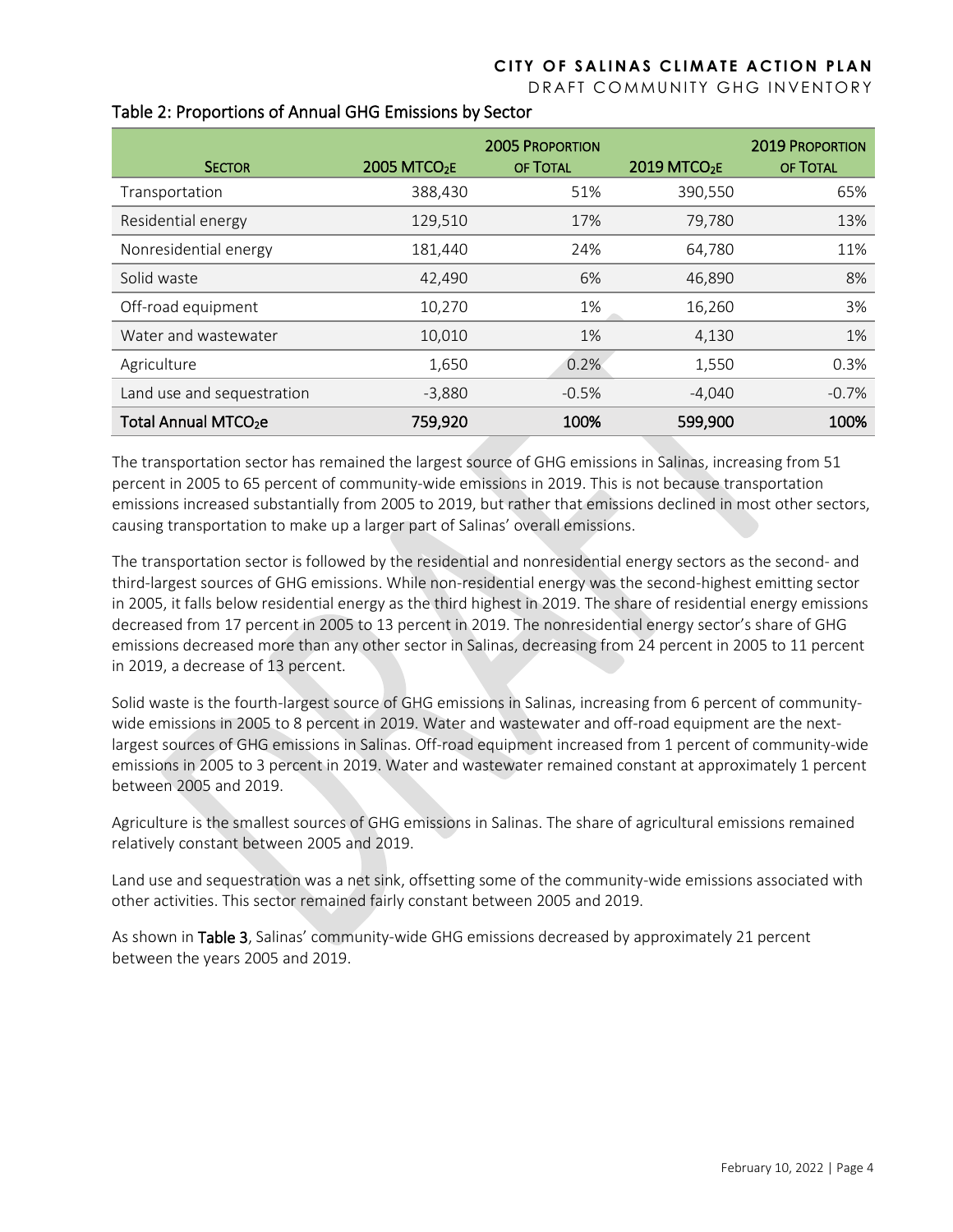DRAFT COMMUNITY GHG INVENTORY

| <b>SECTOR</b>                    | 2005     | 2019     | <b>PERCENTAGE CHANGE</b><br>2005 TO 2019 |
|----------------------------------|----------|----------|------------------------------------------|
| Transportation                   | 388,430  | 390,550  | 1%                                       |
| Residential energy               | 129,510  | 79,780   | $-38%$                                   |
| Nonresidential energy            | 181,440  | 64,780   | $-64%$                                   |
| Solid waste                      | 42,490   | 46,890   | 10%                                      |
| Off-road equipment               | 10,270   | 16,260   | 58%                                      |
| Water and Wastewater             | 10,010   | 4,130    | $-59%$                                   |
| Agriculture                      | 1,650    | 1,550    | -6%                                      |
| Land use and sequestration       | $-3,880$ | $-4,040$ | 4%                                       |
| Total Annual MTCO <sub>2</sub> e | 759,920  | 599,900  | $-21%$                                   |

#### Table 3: Percentage Change Between 2005 and 2019 by Sector

All numbers are rounded to the nearest 10. Totals may not equal the sum of individual rows.

The three sectors that experienced the largest decrease in annual GHG emissions are water and wastewater, nonresidential energy, and residential energy, which reduced by 64, 64, and 38 percent, respectively, between 2005 and 2019. This is primarily due to the introduction of Central Coast Community Energy (3CE) service in March 2018. 3CE is the default electricity provider for Salinas, although customers may choose to continue to receive electricity from PG&E. PG&E continues to provide the infrastructure and services for transmission and distribution of all electricity in the community, including the electricity supplied by 3CE.

3CE supplies electricity to most customers in Salinas, and in 2019, used renewable and carbon-free sources of electricity. As a result of cleaner electricity use from 3CE and PG&E, GHG emissions associated with electricity use have declined substantially. Due to the availability of cleaner sources of energy being used to power homes and businesses, and process and treat water and wastewater, these three sectors achieved the greatest reduction in GHG emissions. Improvements in energy efficiency have reduced the amount of electricity and natural gas use in Salinas despite a growing population, which has also contributed to reduce energy-related GHG emissions. The agriculture sector also experienced a decline in emissions by 6 percent between 2005 and 2019.

The transportation sector's GHG emissions remained fairly constant (increasing by 1 percent) despite a significant increase in vehicle miles traveled (VMT), primarily because of the increase of vehicle fuel efficiency and increased adoption of electric vehicles.

In addition to transportation, two other sectors experienced an increase in GHG emissions: solid waste and off-road equipment. GHG emissions from solid waste increased by 10 percent, potentially due to the growing population. Off-road equipment GHG emissions increased by 58 percent due at least in part to an increase in construction activity and a growing population.

GHG emissions associated with land use and sequestration remained relatively constant, as the rate of development of previously undeveloped land in Salinas has not changed much during this period.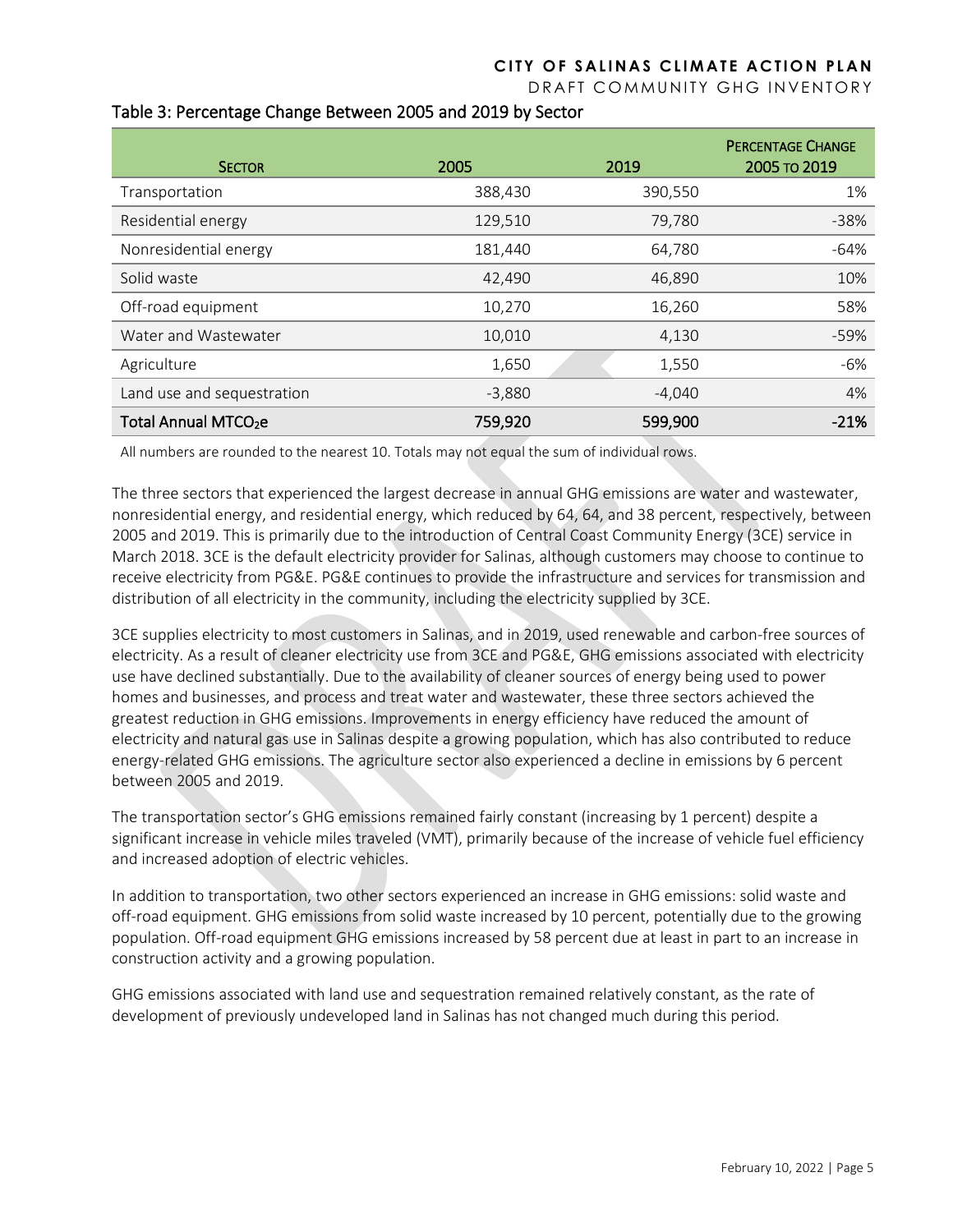DRAFT COMMUNITY GHG INVENTORY

## **4. Updates to the 2005 and 2019 Inventories**

As mentioned previously, PlaceWorks updated Salinas' existing inventories to be consistent with current guidance and best practices. Because of these changes, the inventory results presented in this memo will be different than results that have been shown previously. Apart from the water and transportation sectors, these changes are relatively minor.

The dramatic increase in emissions associated with water and wastewater use in these revised inventories as compared to the original AMBAG results is due to a more complete analysis of activities and emissions for this sector. The water and wastewater sector includes two types of GHG emissions: indirect and direct emissions. Indirect emissions are GHG emissions associated with electricity use for the supply, conveyance, distribution, and treatment of potable water and wastewater. Direct emissions are GHG emissions associated with biological processes that occur naturally through the treatment process. The original 2005 and 2019 GHG inventories assessed a smaller scope of activities, including a limited selection of emissions from anaerobic digester gas and direct emissions of nitrous oxide associated with effluent emissions and wastewater treatment emissions. The update to the 2005 and 2019 GHG inventories included an assessment of all activities and emissions for the sector, including indirect water and wastewater use in addition to the emissions from anaerobic digester gas, effluent, and wastewater treatment process emissions. This change in method for quantifying the wastewater emissions explains the 2,844-percent and 665-percent increase in emissions for this sector in the updated 2005 and 2019 GHG inventories, respectively.

The large change in transportation-related emissions is due to a change in the method of quantifying emissions from VMT. The original GHG inventories prepared by AMBAG used a method called the "boundary model." This model accounts for emissions from all travel miles that occurred within the geographic area, in this case, the city limits of Salinas. The boundary model does not account for travel miles outside of the area, even if the origin or destination of the trip was in Salinas. Although it does not account for travel demand, the original GHG inventories include a portion of "pass-through" or partial trips, which are those that do not begin or end in Salinas, but pass through the community, primarily on Highway 101. By contrast, the updated 2005 and 2019 GHG inventories use the "origin-destination" model, which accounts for travel demand by reporting all trips in which both the origin and destination are within the geographic area, as well as trips that have only an origin or destination within the area. The latter, known as transboundary trips, are quantified by allocating 50 percent of travel miles to the city where the trip began or ended. Due to the more comprehensive scope of the origin-destination model, which accounts for travel demand into and outside of the city limits, the emissions associated with VMT are much higher in the updated GHG inventories. This change in method for quantifying vehicle emissions explains the 81-percent increase and 114-percent increase in emissions for the transportation sector in the updated 2005 and 2019 GHG inventories, respectively, relative to the original inventory from AMBAG.

Using the new methods of calculating community-wide emissions, total emissions increased by 34 percent in the updated inventory results for 2005 and 60 percent in the updated inventory results for 2019. Table 4 and Table 5 show how the baseline 2005 inventory and the 2019 inventory have been updated.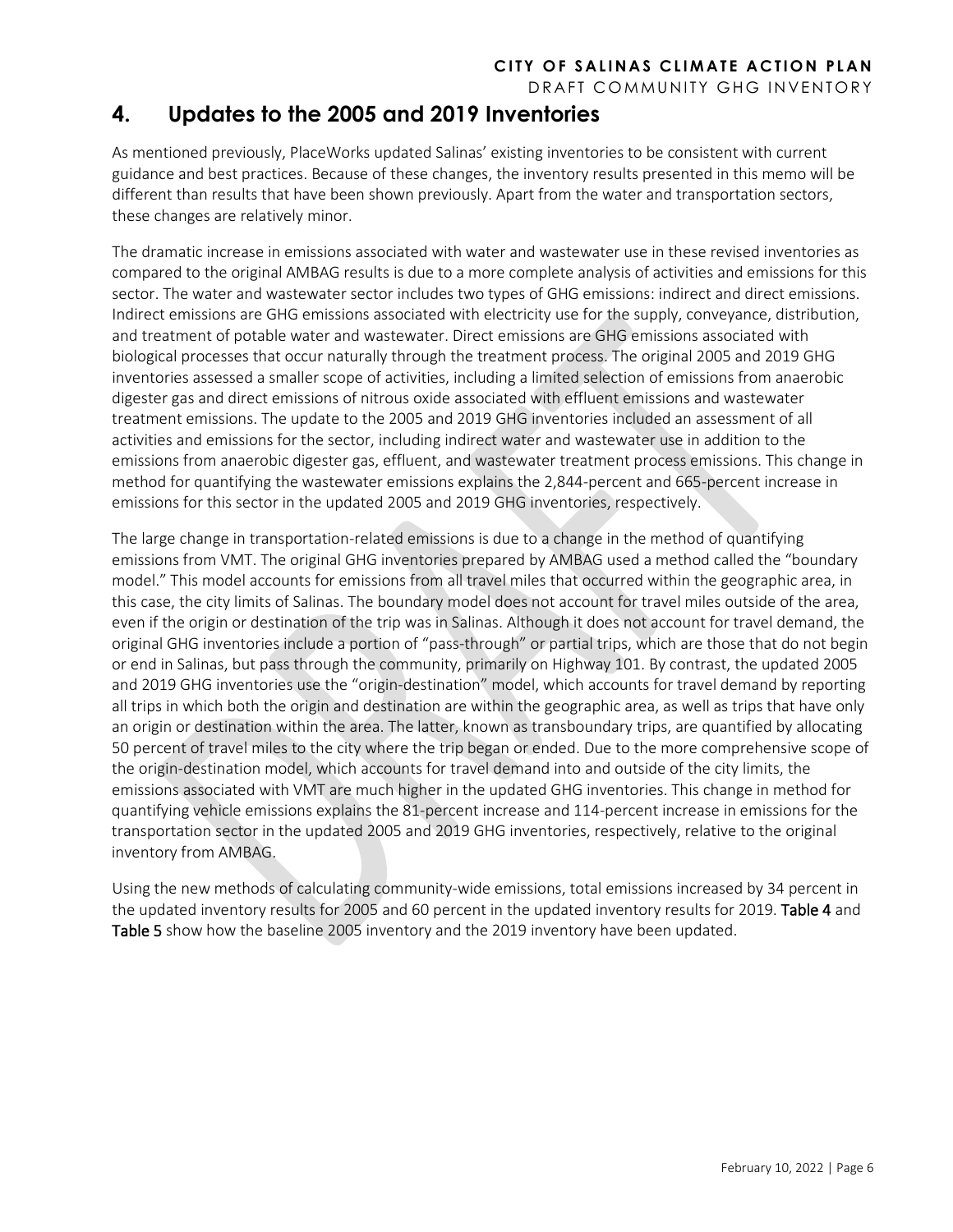DRAFT COMMUNITY GHG INVENTORY

#### Table 4: Updates to 2005 Baseline Inventory

| <b>SECTOR</b>                    | <b>ORIGINAL INVENTORY</b><br><b>RESULTS</b> | <b>UPDATED INVENTORY</b><br><b>RESULTS</b> | <b>PERCENTAGE CHANGE</b> |
|----------------------------------|---------------------------------------------|--------------------------------------------|--------------------------|
| Transportation                   | 214,950                                     | 388,430                                    | 81%                      |
| Residential energy               | 129,510                                     | 129,510                                    | 0%                       |
| Nonresidential energy            | 181,440                                     | 181,440                                    | 0%                       |
| Solid waste                      | 42,490                                      | 42,490                                     | 0%                       |
| Off-road equipment               |                                             | 10,270                                     |                          |
| Water and wastewater             | 340                                         | 10,010                                     | 2,844%                   |
| Agriculture                      |                                             | 1,650                                      |                          |
| Land use and sequestration       |                                             | $-3,880$                                   |                          |
| Total Annual MTCO <sub>2</sub> e | 568,730                                     | 759,920                                    | 34%                      |

All numbers are rounded to the nearest 10. Totals may not equal the sum of individual rows.

#### Table 5: Updates to 2019 Inventory

| <b>SECTOR</b>                    | <b>ORIGINAL INVENTORY</b><br><b>RESULTS</b> | <b>UPDATED INVENTORY</b><br><b>RESULTS</b> | <b>PERCENTAGE CHANGE</b> |
|----------------------------------|---------------------------------------------|--------------------------------------------|--------------------------|
| Transportation                   | 182,780                                     | 390,550                                    | 114%                     |
| Residential energy               | 80,390                                      | 79,780                                     | $-1%$                    |
| Nonresidential energy            | 64,790                                      | 64780                                      | 0%                       |
| Solid waste                      | 46,890                                      | 46,890                                     | 0%                       |
| Off-road equipment               |                                             | 16,260                                     |                          |
| Water and wastewater             | 540                                         | 4,130                                      | 665%                     |
| Agriculture                      |                                             | 1,550                                      |                          |
| Land use and sequestration       |                                             | $-4,040$                                   |                          |
| Total Annual MTCO <sub>2</sub> e | 375,390                                     | 599,900                                    | 60%                      |

All numbers are rounded to the nearest 10. Totals may not equal the sum of individual rows.

#### SECTOR DETAILS

#### Transportation

Salinas' community members drove approximately 790,567,900 vehicle miles in 2005, increasing to 913,465,360 vehicle miles in 2019. The VMT in 2005 resulted in approximately 388,430 MTCO<sub>2</sub>e, which increased to roughly 390,550 MTCO<sub>2</sub>e in 2019. Although vehicle miles increased by 16 percent between 2005 and 2019, total emissions only increased by 1 percent due to increasingly fuel-efficient vehicles, along with a wider adoption of electric vehicles. The method used to calculate VMT for the transportation sector of the CAP, and the results of this process, are consistent with those of the General Plan update. Table 6 provides a breakdown of the activity data and emissions for on-road transportation by each individual year included in the updated community inventory.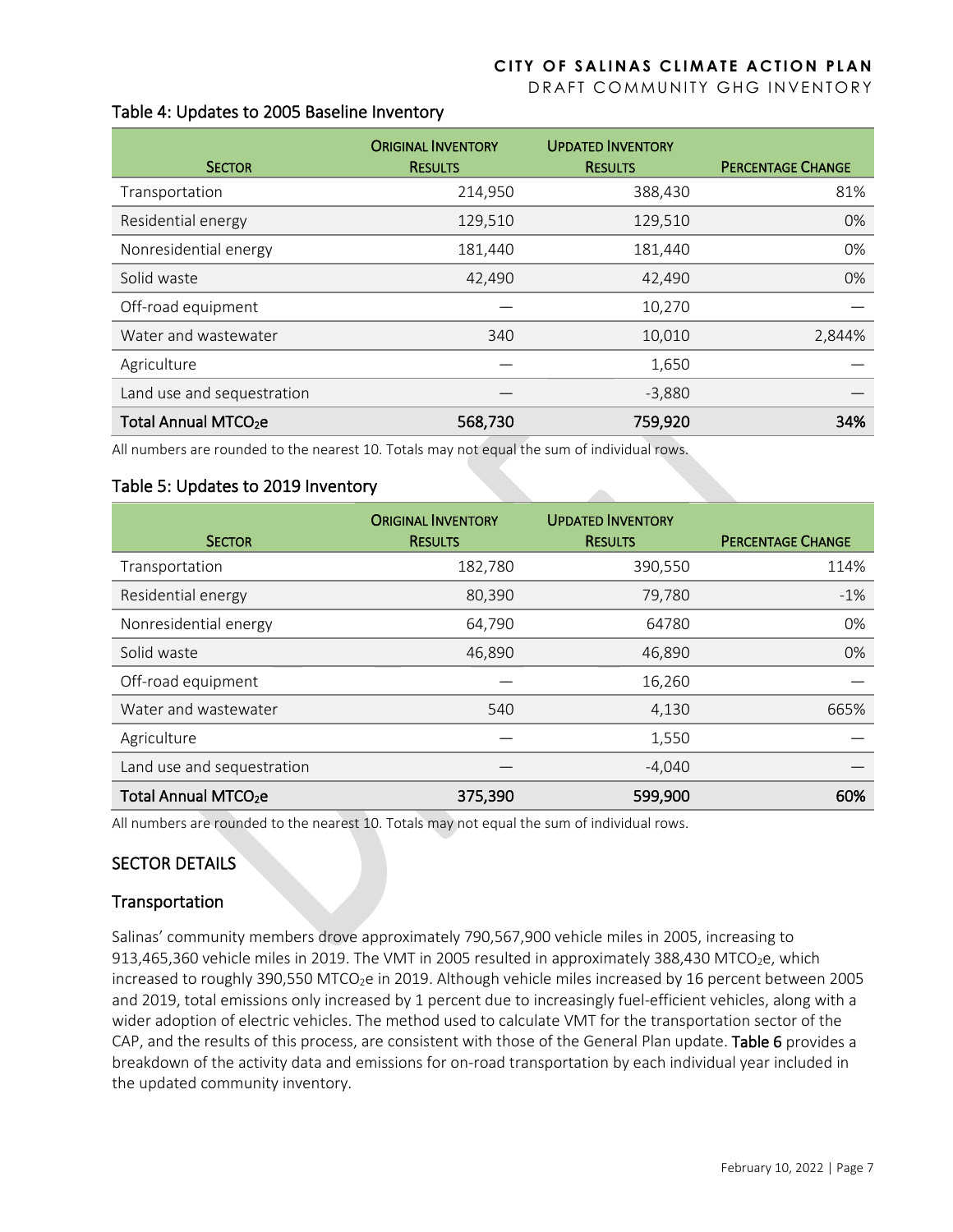DRAFT COMMUNITY GHG INVENTORY

### Table 6: Transportation Activity Data and GHG Emissions, 2005-2019

| <b>SECTOR</b>                         | 2005        | 2019        | <b>PERCENTAGE CHANGE</b><br>2005 TO 2019 |
|---------------------------------------|-------------|-------------|------------------------------------------|
| Activity Data (kWh)                   |             |             |                                          |
| Light-duty vehicles                   | 726,020,690 | 838,759,380 | 16%                                      |
| Heavy-duty vehicles                   | 64.547.210  | 74,705,980  | 16%                                      |
| <b>Total Annual VMT</b>               | 797,567,900 | 913,465,360 | 16%                                      |
| GHG Emissions (MTCO <sub>2</sub> e)   |             |             |                                          |
| Light-duty vehicles                   | 304,210     | 300,630     | $-1\%$                                   |
| Heavy-duty vehicles                   | 84,220      | 89.920      | 7%                                       |
| Total Emissions (MTCO <sub>2</sub> e) | 388,430     | 390,550     | 1%                                       |

All numbers are rounded to the nearest 10. Totals may not equal the sum of individual rows.

#### Residential Electricity

Salinas' GHG emissions from residential electricity totaled approximately 640 MTCO<sub>2</sub>e in 2019, compared to 42,380 MTCO2e in 2005, a decline of 98 percent. While residential electricity use declined approximately 35 percent over this period due to increases in energy efficiency, much of the decline in emissions is due to electricity coming from cleaner sources. This trend accelerated after the wide-scale adoption of 3CE, which in 2019, supplied electricity entirely from renewable and other carbon-free sources. Table 7 provides a breakdown of the activity data and GHG emissions for residential electricity by each individual year included in the updated community inventory.

#### Table 7: Residential Electricity GHG Emissions 2005–2019 by Subsector

| <b>SECTOR</b>                         | 2005        | 2019        | <b>PERCENTAGE CHANGE</b><br>2005 то 2019 |
|---------------------------------------|-------------|-------------|------------------------------------------|
| <b>Activity Data (kWh)</b>            |             |             |                                          |
| Residential electricity PG&E          | 189,553,740 | 8,224,140   | $-96%$                                   |
| Residential electricity 3CE           |             | 114,369,510 |                                          |
| Total activity (kWh)                  | 189,553,740 | 122,593,650 | $-35%$                                   |
| GHG Emissions (MTCO <sub>2</sub> e)   |             |             |                                          |
| Residential electricity PG&E          | 42,380      | 20          | $-100%$                                  |
| Residential electricity 3CE           |             | 620         |                                          |
| Total emissions (MTCO <sub>2</sub> e) | 42,380      | 640         | $-98%$                                   |

All numbers are rounded to the nearest 10. Totals may not equal the sum of individual rows.

#### Residential Natural Gas

GHG emissions from residential natural gas use totaled approximately 79,760 MTCO<sub>2</sub>e in 2019, compared to approximately 87,130 MTCO<sub>2</sub>e in 2005, a decrease of 8 percent. This decrease in natural gas GHG emissions is largely due to improvements in energy efficiency of natural gas appliances and potential changes in heating demand, such as shifts in weather patterns that reduce demand for home heating. Table 8 provides a breakdown of the activity data and GHG emissions for residential natural gas by year in the updated community-wide GHG inventory.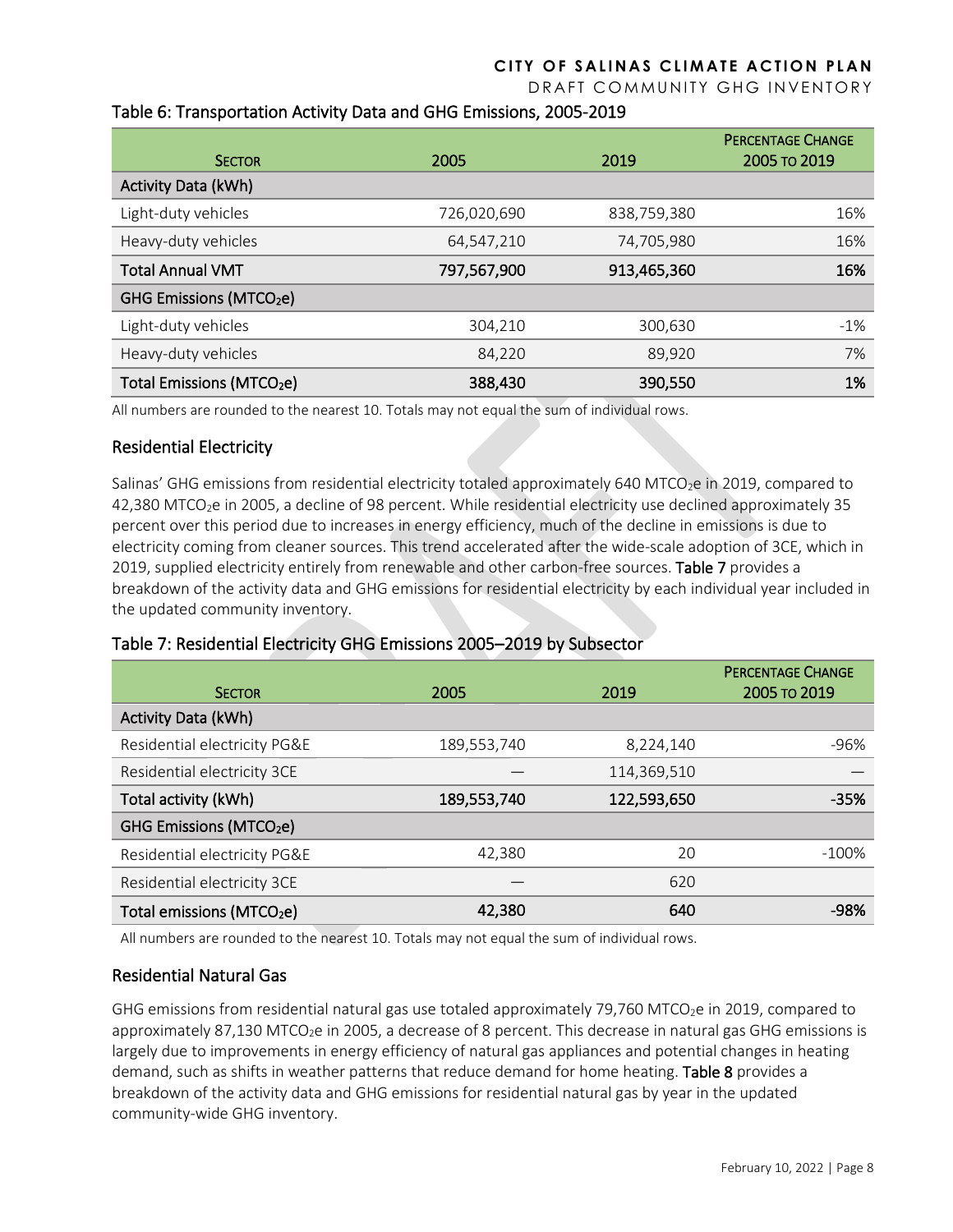DRAFT COMMUNITY GHG INVENTORY

#### Table 8: Residential Natural Gas GHG Emissions 2005–2019

| <b>SECTOR</b>                       | 2005       | 2019       | <b>PERCENTAGE CHANGE</b><br>2005 TO 2019 |
|-------------------------------------|------------|------------|------------------------------------------|
| <b>Activity Data (therms)</b>       |            |            |                                          |
| Residential Natural Gas             | 16,381,410 | 14,995,480 | $-8%$                                    |
| GHG Emissions (MTCO <sub>2</sub> e) |            |            |                                          |
| Residential Natural Gas             | 87,130     | 79.760     | -8%                                      |

All numbers are rounded to the nearest 10.

#### Nonresidential Electricity

Salinas' GHG emissions from nonresidential electricity, including GHG emissions from direct access electricity, totaled 2,640 MTCO<sub>2</sub>e in 2019, compared to approximately 114,440 MTCO<sub>2</sub>e in 2005, a decline of 98 percent. Despite a slight increase in activity in this sector, the dramatic decline in GHG emissions is largely due to electricity coming from cleaner sources. As mentioned previously, this trend accelerated when 3CE started to supply electricity in Salinas, which provides electricity from renewable and carbon-free sources. Table 9 provides a breakdown of the activity data and emissions for nonresidential electricity by each year included in the updated community-wide inventory.

#### Table 9: Nonresidential Electricity GHG Emissions 2005–2019 by Subsector

| <b>SECTOR</b>                         | 2005        | 2019        | <b>PERCENTAGE CHANGE</b><br>2005 то 2019 |
|---------------------------------------|-------------|-------------|------------------------------------------|
| <b>Activity Data (kWh)</b>            |             |             |                                          |
| Nonresidential electricity PG&E       | 436,825,510 | 5,554,670   | -99%                                     |
| Nonresidential electricity 3CE        |             | 484,679,020 |                                          |
| Direct access electricity             | 50,846,040  | 0           | $-100%$                                  |
| Total activity (kWh)                  | 487,671,550 | 490,233,690 | 1%                                       |
| GHG Emissions (MTCO <sub>2</sub> e)   |             |             |                                          |
| Nonresidential electricity PG&E       | 97,670      | 10          | $-100\%$                                 |
| Nonresidential electricity 3CE        |             | 2,630       |                                          |
| Direct access electricity             | 16,770      | 0           | $-100\%$                                 |
| Total emissions (MTCO <sub>2</sub> e) | 114,440     | 2,640       | $-98%$                                   |

All numbers are rounded to the nearest 10. Totals may not equal the sum of individual rows.

#### Nonresidential Natural Gas

Nonresidential natural gas GHG emissions totaled approximately 62,140 MTCO<sub>2</sub>e in 2019, compared to approximately 67,000 MTCO<sub>2</sub>e in 2005, a decrease of 7 percent. This decrease in natural gas GHG emissions may be due to changes in weather conditions (affecting the need for natural gas heating), and general improvements in energy efficiency. Conversions from natural gas to electric appliances may also contribute to reduced natural gas emissions. Table 10 provides a breakdown of the activity data and emissions for nonresidential natural gas by each individual year included in the updated community inventory.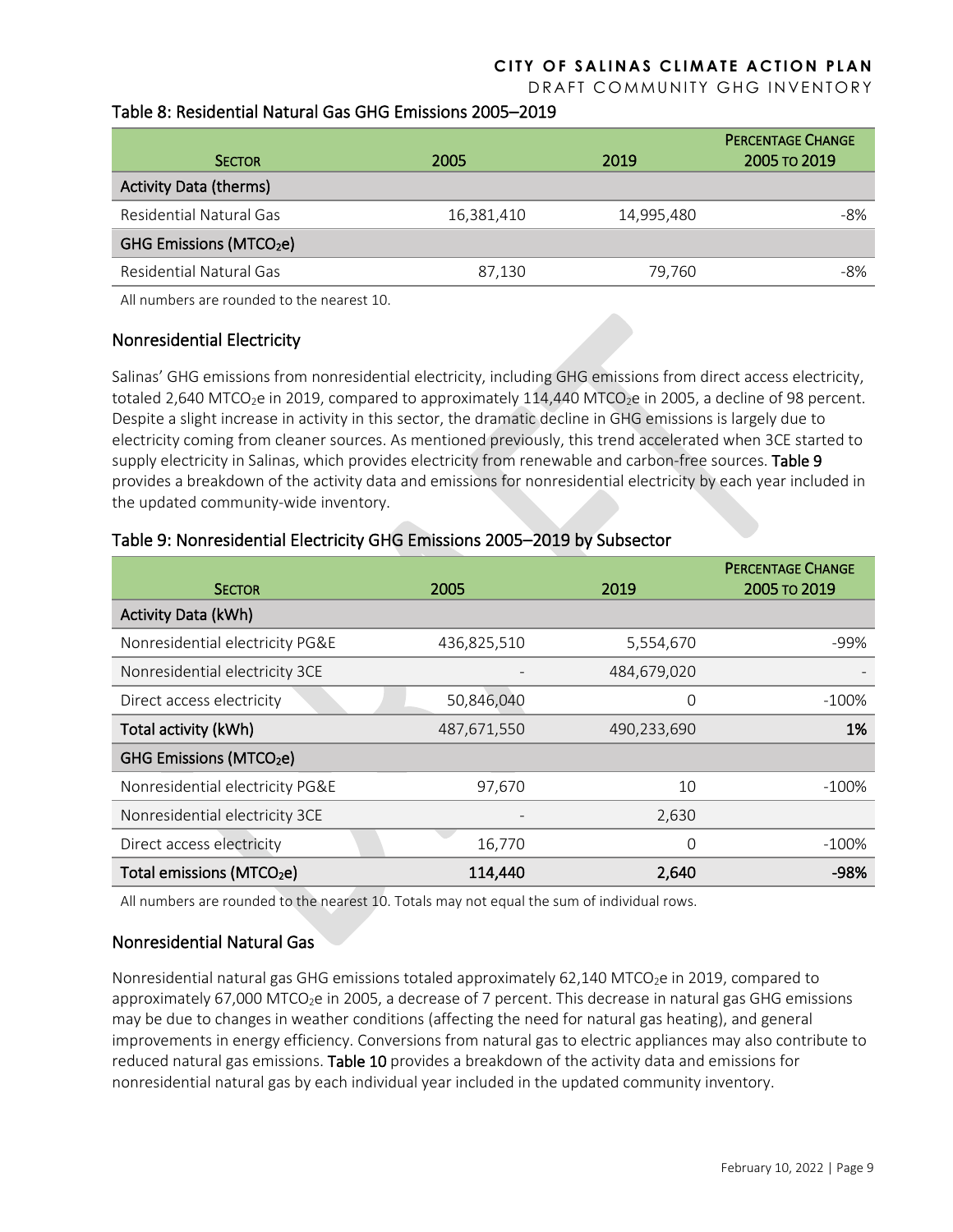DRAFT COMMUNITY GHG INVENTORY

#### Table 10: Nonresidential Natural Gas Emissions 2005–2019

| <b>SECTOR</b>                       | 2005       | 2019       | <b>PERCENTAGE CHANGE</b><br>2005 TO 2019 |
|-------------------------------------|------------|------------|------------------------------------------|
| <b>Activity Data (therms)</b>       |            |            |                                          |
| Residential Natural Gas             | 12,597,420 | 11,687,610 | $-7%$                                    |
| GHG Emissions (MTCO <sub>2</sub> e) |            |            |                                          |
| Residential Natural Gas             | 67.000     | 62.140     | $-7%$                                    |

All numbers are rounded to the nearest 10. Totals may not equal the sum of individual rows.

#### Solid Waste

Salinas' community-wide GHG emissions associated with municipal solid waste (MSW) thrown away by community members increased by 10 percent between 2005 and 2019, from 42,490 MTCO<sub>2</sub>e in 2005 to 46,890 MTCO2e by 2019. This increase in emissions, which is greater than the rate of increase in the volume of solid waste, is potentially the result of an increase in population during the time period. Table 11 presents specific solid waste data for each year.

#### Table 11: Solid Waste GHG Emissions 2005–2019

| <b>SECTOR</b>                       | 2005    | 2019    | <b>PERCENTAGE CHANGE</b><br>2005 то 2019 |
|-------------------------------------|---------|---------|------------------------------------------|
| <b>Activity Data (tons)</b>         |         |         |                                          |
| <b>MSW</b>                          | 153,930 | 163,880 | 6%                                       |
| GHG Emissions (MTCO <sub>2</sub> e) |         |         |                                          |
| <b>MSW</b>                          | 42,490  | 46,890  | 10%                                      |

All numbers are rounded to the nearest 10. Totals may not equal the sum of individual rows.

#### Off-Road Equipment

Emissions from off-road equipment in Salinas increased approximately 58 percent between 2005 and 2019, from 10,270 MTCO<sub>2</sub>e in 2005 to 16,260 MTCO<sub>2</sub>e in 2019, based on data available from the California Air Resources Board. Table 12 shows the change in GHG emissions for each year. As shown, the off-road equipment that has increased the most significantly is transport refrigeration units (TRUs), followed by agricultural equipment, and construction and mining equipment, which rose by 755, 650, and 172 percent, respectively. Growth in construction and mining equipment emissions may be attributed to an increase in construction activities and employment, while increases in agricultural and TRU emissions may be attributed to an increase or practice changes in agricultural production and commercial activity growth, respectively. Light commercial emissions rose by 12 percent, lawn and garden equipment emissions rose by 9 percent, and portable equipment emissions rose by 7 percent. These increases are largely attributed to increases in population that Salinas experienced in this time frame.

Conversely, industrial equipment emissions decreased by 4 percent between 2005 and 2019. This decrease may be due to more fuel-efficient equipment becoming available in combination with changing equipment needs.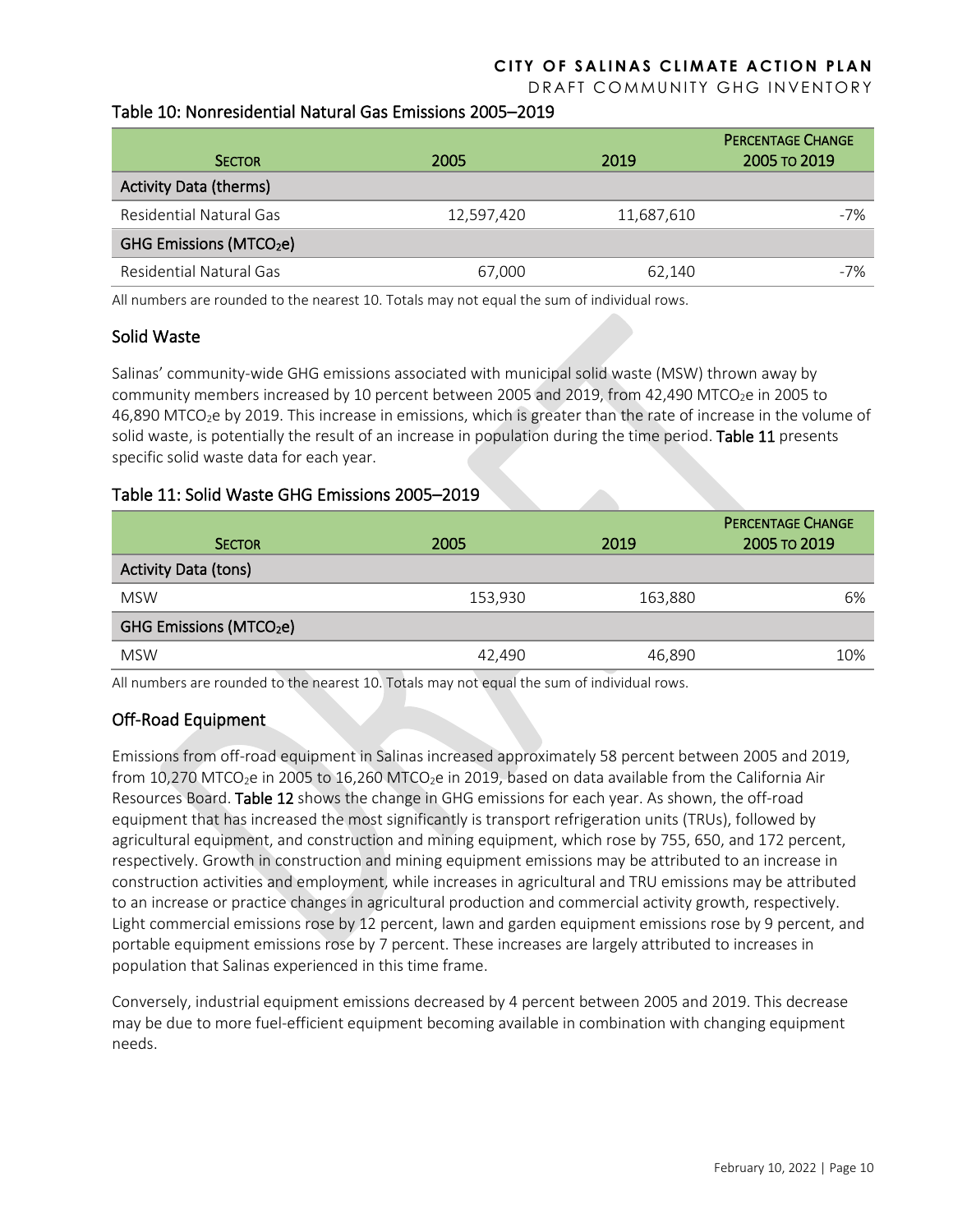DRAFT COMMUNITY GHG INVENTORY

| <b>OFF-ROAD EQUIPMENT</b>            | 2005   | 2019   | <b>PERCENTAGE CHANGE</b><br>2005 TO 2019 |
|--------------------------------------|--------|--------|------------------------------------------|
| Agricultural                         | 20     | 150    | 650%                                     |
| Construction and mining              | 2,750  | 7,490  | 172%                                     |
| Industrial                           | 2,510  | 2,420  | $-4%$                                    |
| Lawn and garden                      | 640    | 700    | 9%                                       |
| Light commercial                     | 1,690  | 1,890  | 12%                                      |
| Pleasure craft                       | 1,690  | 1,760  | 4%                                       |
| Portable equipment                   | 730    | 780    | 7%                                       |
| Recreational                         | 130    | 130    | 0%                                       |
| <b>Transport Refrigeration Units</b> | 110    | 940    | 755%                                     |
| <b>Total Off-Road Equipment</b>      | 10,270 | 16,260 | 58%                                      |

### Table 12: Off-Road Transportation GHG Emissions 2005–2019 by Subsector

All numbers are rounded to the nearest 10. Totals may not equal the sum of individual rows.

#### Water and Wastewater

GHG emissions from Salinas' water and wastewater consumption decreased from 10,010 MTCO<sub>2</sub>e in 2005 to 4,130 MTCO<sub>2</sub>e in 2019. Emissions associated with both indirect water and indirect wastewater (i.e., the electricity needed to move and process water and wastewater) decreased by 99 percent. GHG emissions released from direct wastewater grew slightly by 10 percent, likely due to population increase. Although the activity data in Table 13 does not show a dramatic decrease in the gallons of water used, the GHG emissions for these subsectors decreased due to the use of renewable and carbon-free electricity sourced from 3CE. As a result, the overall GHG emissions released from electricity used to pump the water and wastewater decreased dramatically, by 59 percent between 2005 and 2019.

| <b>SECTOR</b>                       | 2005       | 2019       | <b>PERCENTAGE CHANGE</b><br>2005 то 2019 |
|-------------------------------------|------------|------------|------------------------------------------|
| <b>Activity Data (gallons)</b>      |            |            |                                          |
| Indirect water                      | 20,054,150 | 17,325,140 | $-14%$                                   |
| Indirect wastewater                 | 8,155,560  | 7,108,930  | $-13%$                                   |
| Water and Wastewater Total          | 28,209,710 | 24,434,070 | $-13%$                                   |
| GHG Emissions (MTCO <sub>2</sub> e) |            |            |                                          |
| Indirect water                      | 4,480      | 40         | $-99%$                                   |
| Indirect wastewater                 | 1,820      | 20         | $-99%$                                   |
| Direct wastewater                   | 3,710      | 4,070      | 10%                                      |
| Water and Wastewater Total          | 10,010     | 4,130      | -59%                                     |

#### Table 13: Water and Wastewater GHG Emissions 2005–2019 by Subsector

All numbers are rounded to the nearest 10. Totals may not equal the sum of individual rows.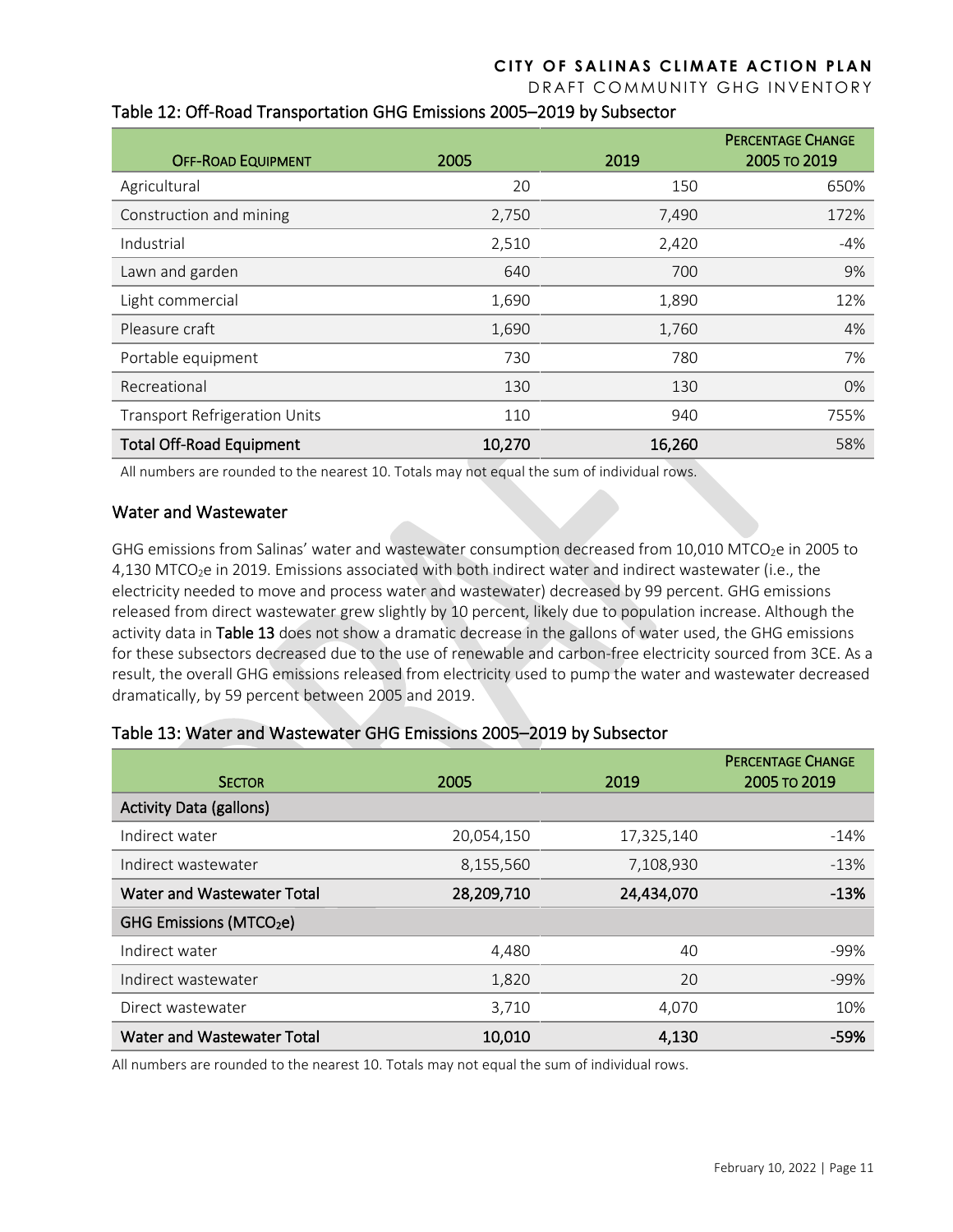## **Agriculture**

PlaceWorks assessed GHG emissions from agriculture by calculating the nitrous oxide emissions associated with fertilizer use for all types of agricultural production in Salinas, including field, vegetable crops, fruit, and nut crops. As shown in Table 14, GHG emissions in this sector decreased from 1,650 MTCO<sub>2</sub>e in 2005 to 1,550 in 2019, a decrease of 6 percent during this time period. The decrease is attributed to a decrease in agricultural production, reflected in the proportional decline in acres of crop production between 2005 and 2019.

### Table 14: Fertilizer Use 2005–2019

| <b>SECTOR</b>                       | 2005  | 2019  | <b>PERCENTAGE CHANGE</b><br>2005 TO 2019 |
|-------------------------------------|-------|-------|------------------------------------------|
| <b>Activity Data (acres)</b>        |       |       |                                          |
| Acres of Fertilized Crops           | 3.360 | 3.170 | $-6%$                                    |
| GHG Emissions (MTCO <sub>2</sub> e) |       |       |                                          |
| Acres of Fertilized Crops           | 1.650 | 1.550 | $-6%$                                    |

All numbers are rounded to the nearest 10. Totals may not equal the sum of individual rows.

### Land Use and Sequestration

GHG emissions from land use and sequestration can be either positive or negative. Natural lands and street trees absorb carbon, storing it in biomass, such as wood, plants, and soil. As a result, when natural land is preserved or when more street trees are planted, emissions from this sector are negative because GHGs are being removed from the atmosphere. However, developing natural lands or converting them to a different form (for example, replacing forests with crop land) or removing street trees causes carbon to be released, creating GHG emissions.

This sector includes emission sources and sinks from two types of activities: (1) emissions caused by permanently removing vegetation from natural lands or farmlands as a part of development (emissions source), and (2) sequestration of GHG emissions in street trees in urbanized areas (emissions sink). As shown in Table 15, the development of agricultural land resulted in the release of almost 3,000 MTCO<sub>2</sub>e in both 2005 and 2019. These emissions are calculated based on development of agricultural land that occurred during a 20-year period. Our methodology assumes that all developed agricultural land was converted into urban land uses, and no street trees were removed on those urban lands. The street trees associated with citywide urban land absorbed a total of about -6,890 MTCO<sub>2</sub>e and -7,070 MTCO<sub>2</sub>e in 2005 and 2019, respectively, offsetting some of the emissions caused by urban development and other activities. As a result, the net impact of land use change, when accounting for urban street trees, is a carbon sink. Emissions from this sector total -3,880 MTCO<sub>2</sub>e in 2005 and -4,040 MTCO<sub>2</sub>e in 2019.